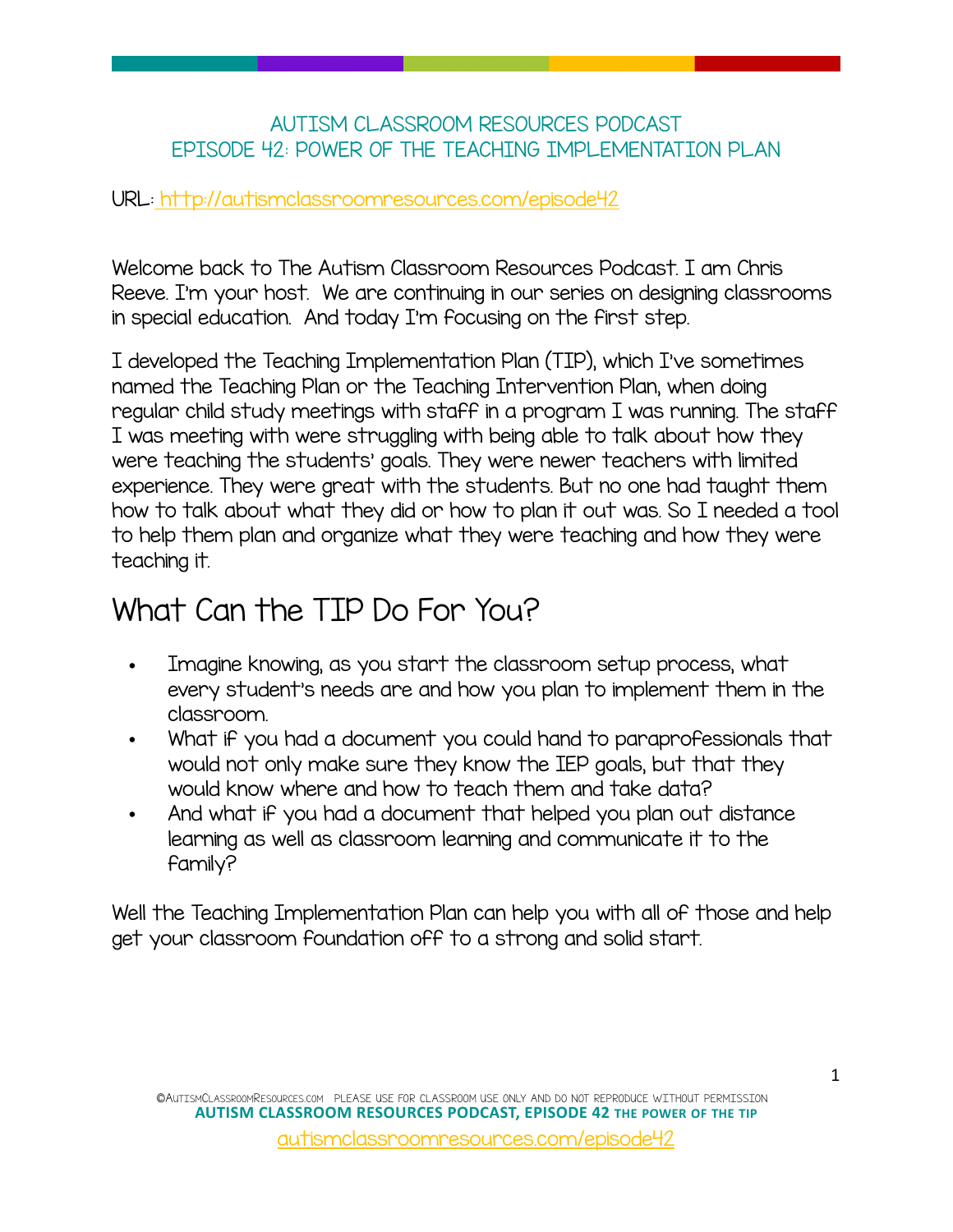# What is the Teaching Implementation Plan?

I've often described the TIP as what every experienced teacher had in their head put on paper. It is essentially a plan for how you plan to implement the IEP. You can use it to include curriculum items too, but I usually focus on just the IEPs.

In a nutshell, the TIP outlines where and when the skill needs to be taught, how it's going to be taught, and how you are going to track the data. It's kind of like an intervention plan for a student that is used to drive classroom development. [Yell and Bates \(2020\)](https://journals.sagepub.com/doi/full/10.1177/0040059920914259) described the IEP as the blueprint to FAPE. I like to think of the TIP as the shop drawings that are used to implement it.

## Why Start Classroom Setup with the TIP?

The primary reason for starting classroom setup with the Teaching Implementation Plan is precisely because it is a plan. Special education classrooms won't look the same from year to year. Because we design the classroom around the needs of the students. This is true whether you are designing a resource room, a self-contained room, or really a general education room. It's just much more evident in the special education settings because the needs of our students are so diverse.

#### Know Your Students

In order to really design a classroom that will meet the needs of your students, you have to know the needs of your students. And the IEP is the document that will lead us to that, followed by our curricula. Once I have the TIP completed, I really know the needs of the student. I've planned out what types of activities are needed for the student to learn his IEP goals. Plus, I've thought about how I'm going to teach the skill. And I know what type of data I need.

#### Each Class is Different

Those are all critical elements in the classroom design process. Sometimes we might have a classroom of students who all need group activities to work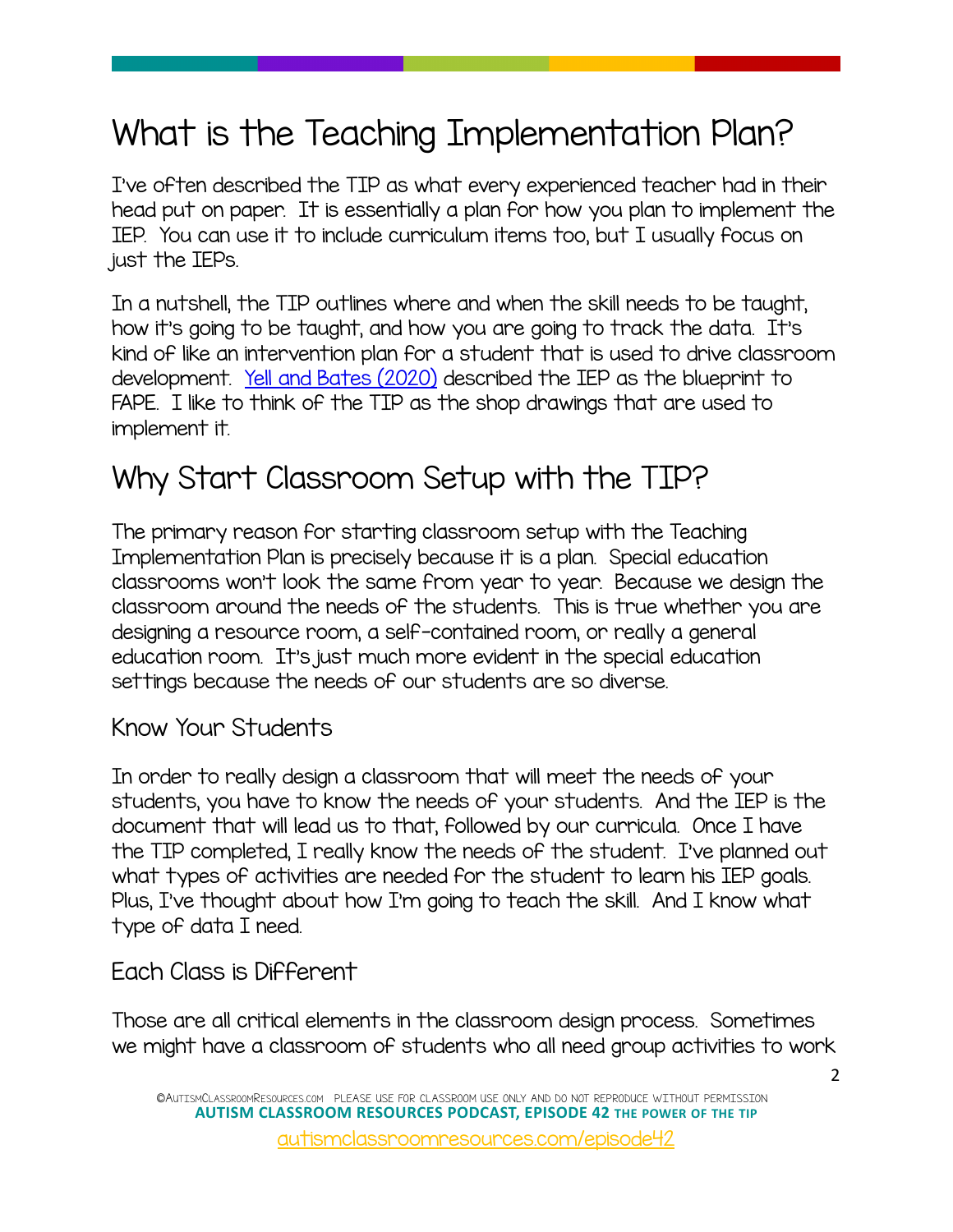on learning effectively in group settings. Maybe typically your classroom has students who go in and out frequently to general education classroom. But, this year most of your students really need significant explicit instruction on basic skills in small groups of 1 or 2. Those 3 classrooms are going to look very different from schedule, to physical layout to staffing. The TIP can help you learn who your students are, what their needs are, and how to program for them.

# How Can the TIP Help in Fall 2020?

Ah, that's a great question. We are designing classrooms this fall in the world of uncertainty. Are we going to be in the physical classroom at all? Will we be online all year? Part of the year? What about blended learning?

And I suspect that it's going to be different for each one of you. And it may not be the same throughout the year. Given all of that uncertainty, planning is going to be that much more important.

You may say, "Planning? How can I plan when I don't know the plan?" If you develop the TIP from the students' IEP, you will be able to plan out what can be taught at home and how. It will give you the opportunity to think through what supports families may need this year. And it will help to assure that whether you are providing in-class learning, blended learning or distance learning, that you have planned for each element of the IEP in those settings.

# Elements of the Teaching Implementation Plan

- **•** Goals and Objectives from the IEP. These need to be well defined and clear.
- **•** Primary Activity. That's the type of activity, or the activity on your schedule, that provides the most opportunities for the student to practice their skills. Let's face it, most of our students are not onetrial learners. They need repetition. The primary teaching activity is where we get those opportunities and also where we are planning to take data.
- **•** Incidental / Generalization Activities: Next, think about how the student will generalize his or her learning from your primary activity. What are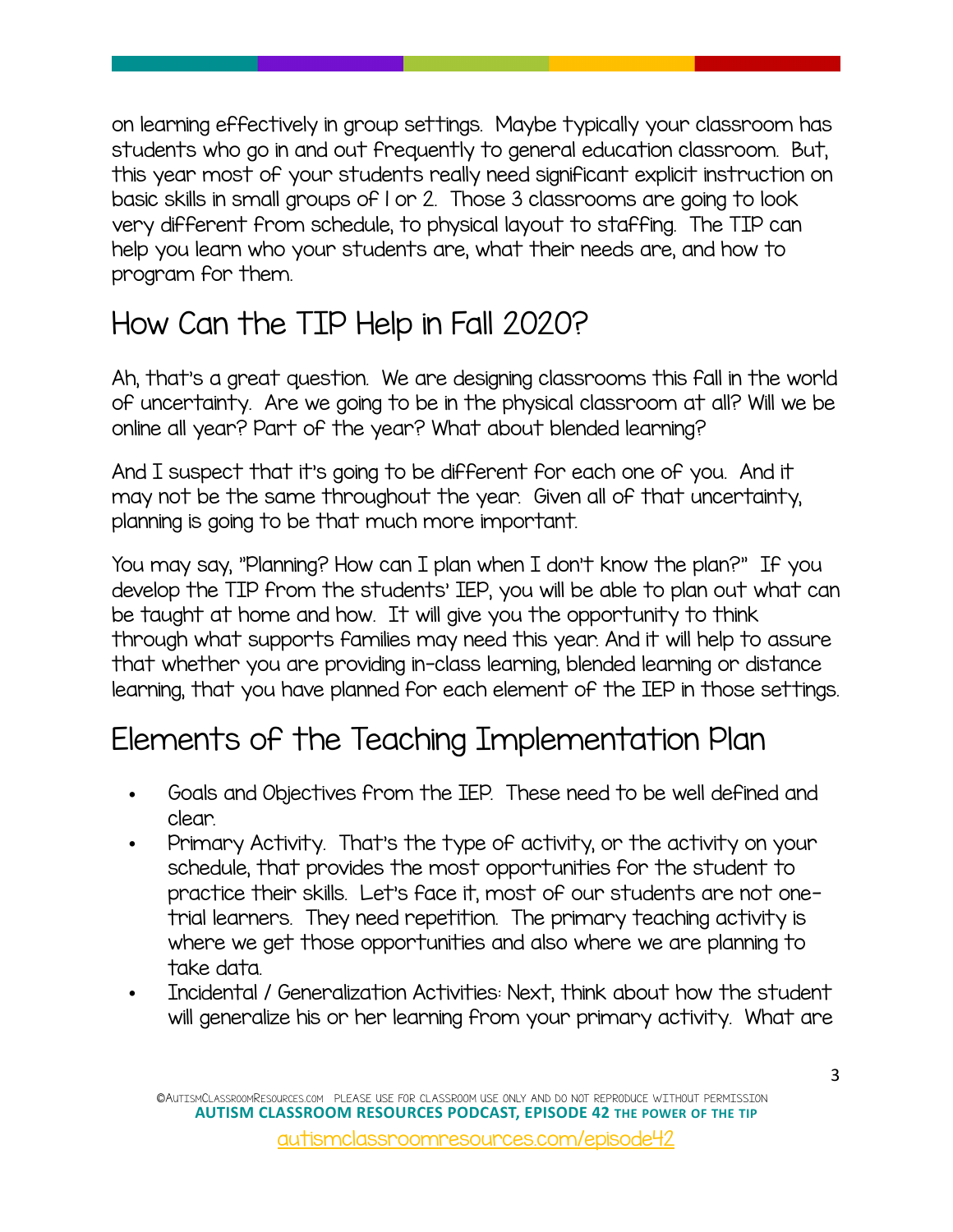other activities that he can use the skill during the day? These are the activities that

- **•** Instruction Method: This is HOW you are going to teach the skill. What strategy or curriculum will you use?
- **•** Data Collection: This is [what type of data, how often and what tool you](https://library.autismclassroomresources.com/taming-the-data-monster-webinar-landing/)  will use to take the data. This is affected by mastery criteria in the IEP as well as staff availability and classroom concerns.
- **•** Materials and/or Notes: This is just a column I use to write in what materials I need to make or get, things I need to remember. It's also a good place to write in parent supports if you are distance learning.

All of these things may change some as you move through the classroom design process. As you look at your schedule, you may need to adjust primary activities to match. Or you may find that the data collection strategy won't work well at that time with the staffing you have. So this whole designing classroom process is definitely an integrated process.

# 6 Ways the TIP Can Help You

The Teaching Implementation Plan is an Overview of the IEP

As an overview of the IEP this is one of the biggest advantages for me of the TIP. When I get all the TIPs done for a classroom, I know all the needs of the students in the class. And I have an idea of what types of strategies and activities they need to learn their goals. That way, while the classroom might change over time once the students start the year, but I start the year with a plan for each student.

### The TIP Helps Think Through Instruction

It's becoming increasingly important, and especially with distance learning, that educators be able to both implement and talk about their teaching strategies. The Teaching Implementation Plan helps teachers think through how they are going to teach the student. Are you going to use discrete trials? Or PECS? Or maybe you are using the Unique Learning System lessons or another curriculum that has the teaching steps built in. Our instruction for students in special education needs to be explicit. The TIP helps you plan out what that looks like.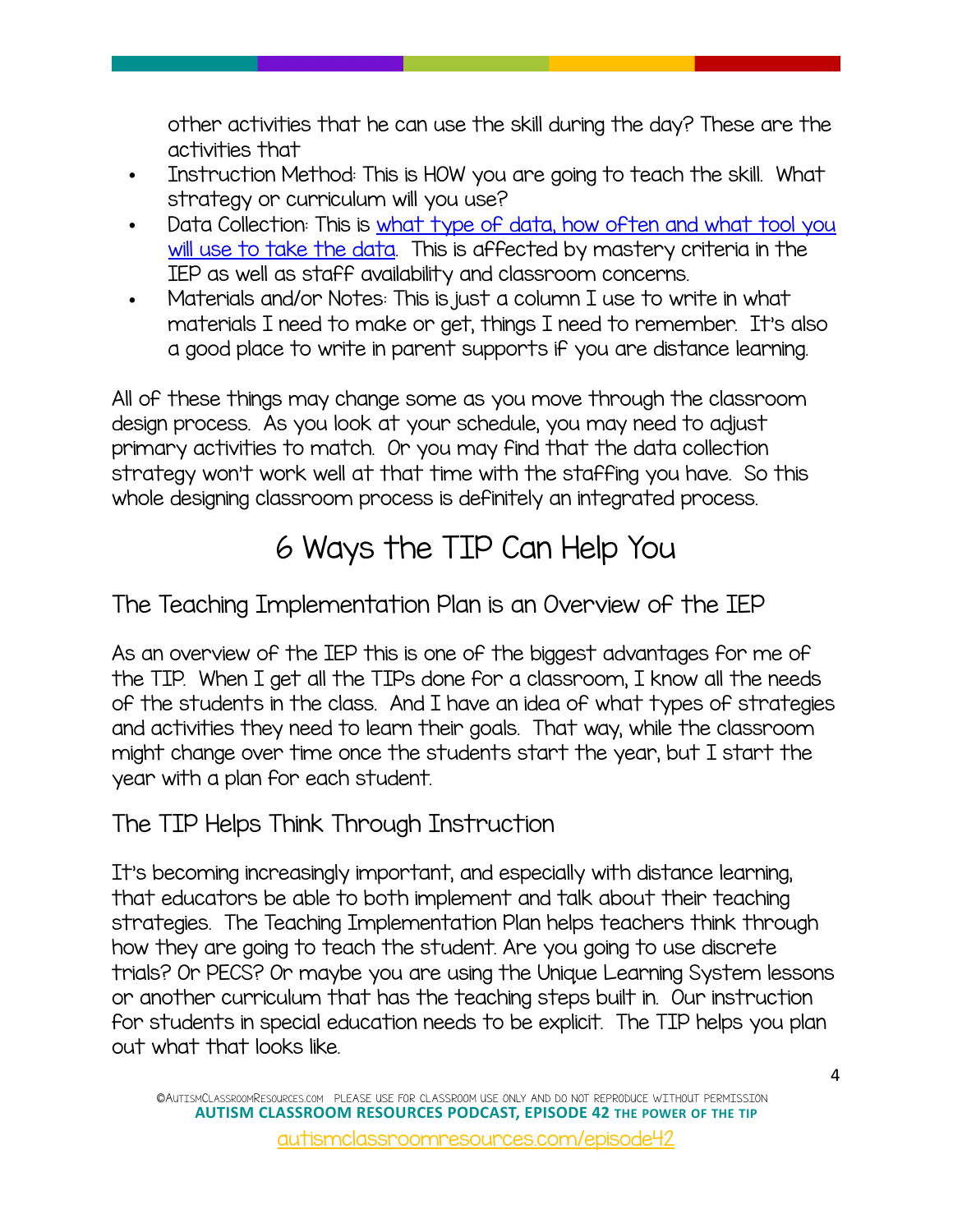### TIP Assures Data Collection for Each IEP Goal/Objective

I find this is one of the things most people like about the TIP. Once you have completed a TIP for each student, you know what data sheets to pull and how you are going to integrate data collection into your schedule. It also makes sure that every goal and/or objective is accounted for in data collection.

### Assists with Communication with Staff

I noted earlier that the TIP is the outline for the classroom that experienced teachers probably have in their head. But there is great value in putting that knowledge and that planning on paper. The primary advantage is that you can communicate with staff. There are tons of reasons why I like the TIP for communicating with the staff. However, the most significant reason is that staff doesn't know what skills you are planning to teach embedded into classroom activities unless you inform them.

It may seem to be a natural strategy for you to embed requesting materials into an activity because you want the student to learn to make requests. But that doesn't mean that other staff in the classroom know that is what you are trying to teach. So they just give the student all the materials he needs. The TIP communicates to them what you are focused on. It also helps them review the IEP in the way it's going to be implemented, rather than just a legal document list of goals.

#### Communication with Families

I think this reason is going to be a hugely important reason for the Teaching Implementation Plan in Fall 2020. If you are doing distance or blended learning, you are going to need to think about what skills the student is going to learn and how he is going to learn it outside the classroom. If it's blended, what skills are you going to teach at school? And how are they going to be generalized or taught at home? It also helps families to see how the IEP is going to be implemented in your classroom. And therefore it helps to build trust. I think going forward in this fall, that might be the biggest reason to use the TIP.